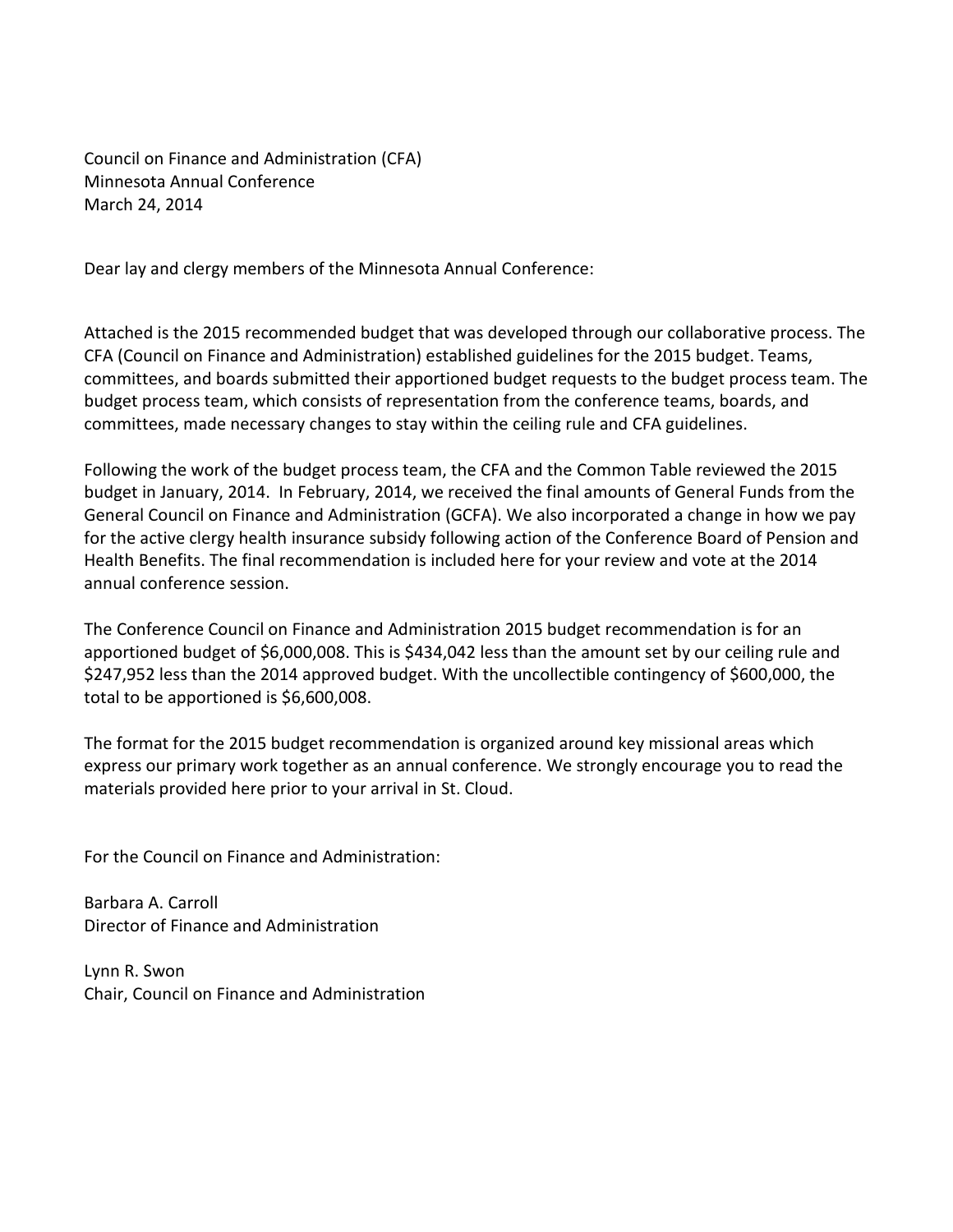### **2015 Apportioned Budget Recommendation**

**Submitted by:** Council on Finance and Administration, Lynn Swon, President, swonlynnr@aol.com; Barbara Carroll, Director of Finance and Administration and Conference Treasurer, (612) 870-0058, [barbara.carroll@minnesotaumc.org](mailto:barbara.carroll@minnesotaumc.org)

**Action:** Approve the 2015 apportioned budget as detailed below.

*Grow in Love of God and Neighbor, Reach New People, and Heal a Broken World Through*

*Developing Missional Leaders Equipping Missional Congregations Extending Our Missional Impact Generating Missional Resources Aligning Our Work – Leadership and Support*

#### **A MISSIONAL BUDGET**



What does it mean to be missional? Missional means to focus on Gods' preferences for Christ's mission, not our personal or institutional preferences. It means to turn outward and engage the world with a burning desire to have a transforming impact on individuals, communities and global systems.

The 2015 budget recommendation is organized around our primary work expressed in the missional areas listed above. The expenditure of programmatic and administrative funds is tightly focused to address our strategic imperatives. Our administrative costs are low compared to benchmarks set by nonprofit monitoring groups. We have significant activities, such as the self-funded conference health insurance program, camping ministry, youth events, and voluntary group workers' compensation policy, which are mainly funded by premiums and fees. None of these programs would be possible without the internal support system provided by staff, technology, stewardship and management processes funded by apportionments. In addition, the same internal support system allows 100% of donations for ministries such as Imagine No Malaria and Advance Specials to go to the specified cause. Apportionments provide avenues of giving so that we can be strong local churches and annual conferences, both missional in our context and connected in mission around the world.

#### **2015 APPORTIONED BUDGET RECOMMENDATION**

Following a collaborative process that includes the ministry teams and boards and agencies of the annual conference, the Conference Council on Finance and Administration recommends an apportioned budget of \$6,000,008. This is \$434,042 lower than the amount set by our ceiling rule and \$247,952 lower than the 2014 approved budget. With the uncollectible contingency of \$600,000, the total to be apportioned is \$6,600,008.

The 2015 apportioned budget includes a change in the source of funds for the active clergy health insurance premium. In the 2014 and prior budgets, the apportionments paid for 10% of the active clergy health insurance premium. In 2015 the Conference Board of Pensions determined that the MAC Plan (conference self-funded health insurance plan) reserves were sufficient to pay the active clergy subsidy. Future use of funds from the MAC Plan reserves will be determined on a year-by-year basis.

This does not change the allocation of premium payment between church and clergy—it remains 80% paid by the local church and 10% paid by the clergy person. It does change the source of funds to pay the remaining 10% by removing it from the apportioned budget. If this were apportioned it would increase the apportioned amount by \$350,000 in the 2015 budget.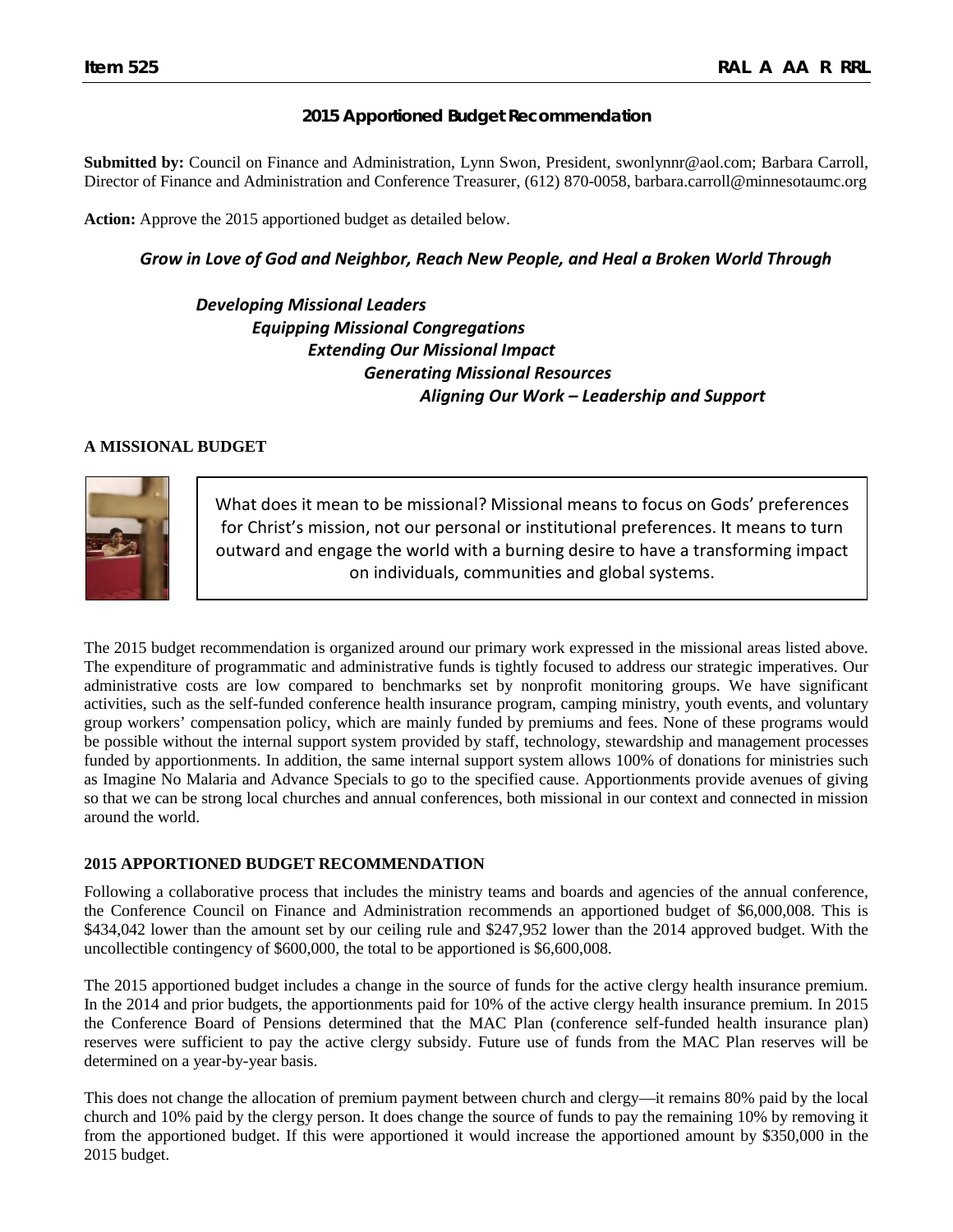#### **2015 BUDGET DETAIL – MISSIONAL AREAS**

# **Missional Budget Area 2015 Recommended Apportioned Amount**

#### **Developing Missional Leaders \$914,196**

We train, coach, and support leaders as they increase in their skills and commitment to ensure our churches reach new people, grow in love of God and neighbor, and heal a broken world.

Includes: reaching the next generation, campus ministry, clergy leadership development, clergy health insurance and retirement benefits, lay leadership development, and staff in connectional ministries and camping.

Sources Apportioned \$ 914,196 Other Sources 6,529,415 Total \$ 7,443,611

### **Equipping Missional Congregations \$817,588**

We resource congregations to catalyze innovation, encourage revitalization, generate multiplication, and support connections in communities here and around the world.

Includes: new church starts, congregational vitality, and staff in congregational development.

Sources Apportioned \$ 817,588 Other Sources 493,600 Total  $$1,311,188$ 

### **Extending Missional Impact \$1,852,856**

Our missional impact is local, national, and global. It is developed through relationships and resources. We engage in tangible actions to assist with human needs and address systemic issues.

Includes: General Conference apportioned funds (World Service, Episcopal, General Administration, Interdenominational Cooperation, Ministerial Education, Black College, Africa University) North Central Jurisdiction, MN Council of Churches, Compassion and Justice, and staff.

Sources Apportioned \$ 1,852,856 Other Sources 1,140,000 Total \$2,992,856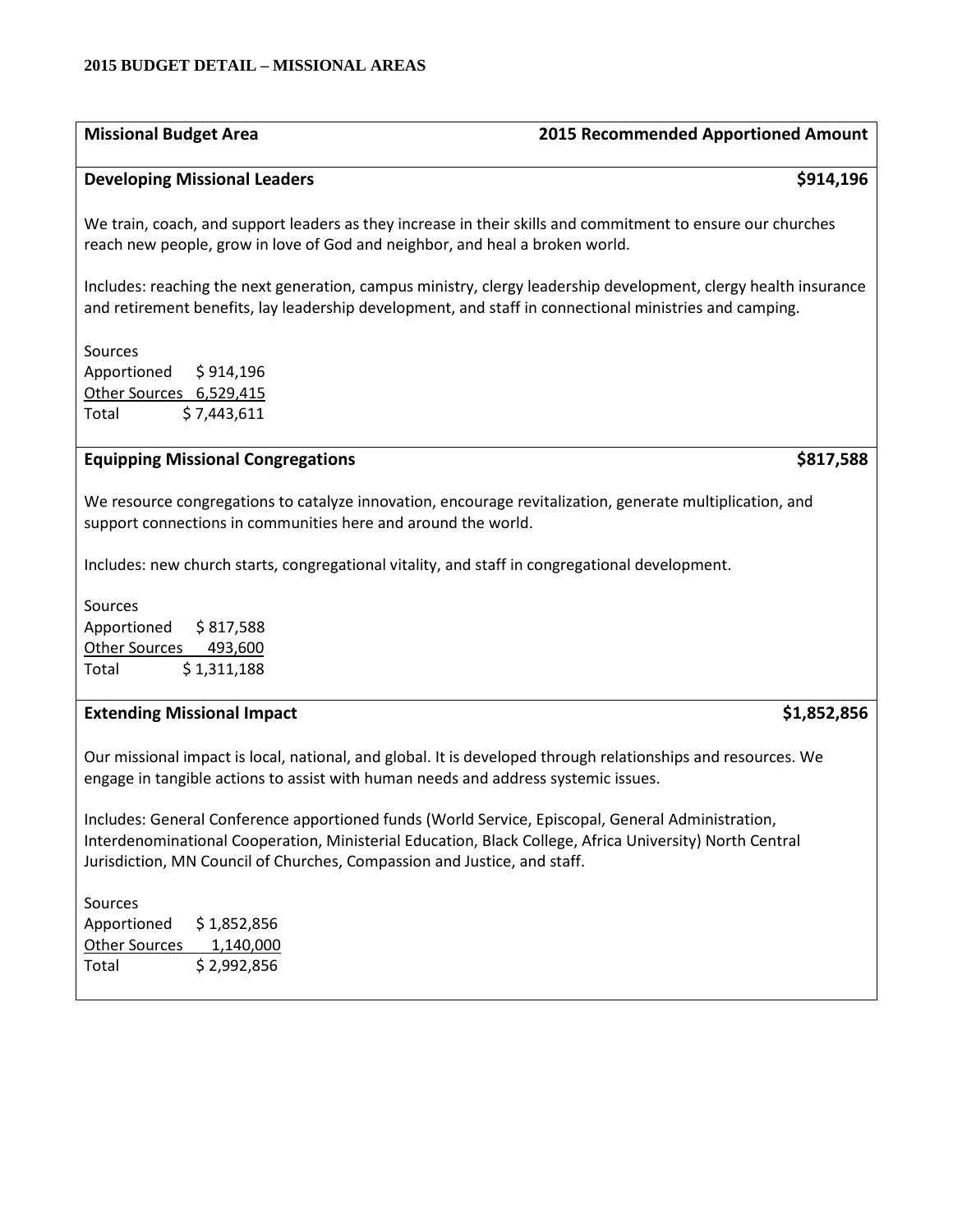### **Generating Missional Resources \$264,076**

We tell stories of lives changed, leverage apportioned dollars, and encourage cycles of generosity through resources for churches and individuals.

Includes: Communications, Journal, MN United Methodist Foundation, staff in communications and capital campaign.

Sources Apportioned \$ 264,076 Other Sources 98,157 Total \$ 362,233

## **Aligning Our Work** – **Leadership of the Annual Conference <b>by a set of the Annual Conference 6894,180**

Leadership of the annual conference develops vision and strategy; works to align all parts of the conference; addresses adaptive challenges in our geographical, cultural and demographic context.

Includes: Bishop and Cabinet, District Offices, District Superintendents, elected leaders and volunteers, Annual Conference sessions, delegate expenses for General and Jurisdictional conferences, start of a reserve fund to host General Conference in 2020.

Sources Apportioned \$894,180 Other Sources 227,500 Total  $$1,121,680$ 

(Note: In the 2014 budget, District Superintendent and District Office costs were split between Developing Missional Leaders and Equipping Missional Congregations.)

# **Aligning Our Work – Support of the Annual Conference <b>\$1,257,112**

Support systems provide accounting, accountability, risk management, insurance, legal, property, and good stewardship of all resources. In addition to providing internal support systems for all Minnesota Conference outcomes, apportionments allow 100% of gifts to advance specials and all other benevolences to go to the designated mission or ministry.

Includes: Property, Archives & History, Financial Administration, Risk Management, Legal, Operations (rent, equipment, supplies, insurance), staff in finance, archives, technology, camp accountant, general office, plus HR administration and certain costs for staff in all ministry areas.

Sources Apportioned \$ 1,257,112 Other Sources 642,000 Total  $\frac{1}{2}$  \$ 1,899,112

| 2015 Recommended Apportioned Budget    | \$6,000,008 |
|----------------------------------------|-------------|
| <b>Plus: Uncollectible Contingency</b> | 600,000     |
| <b>Total to Apportion</b>              | \$6,600,008 |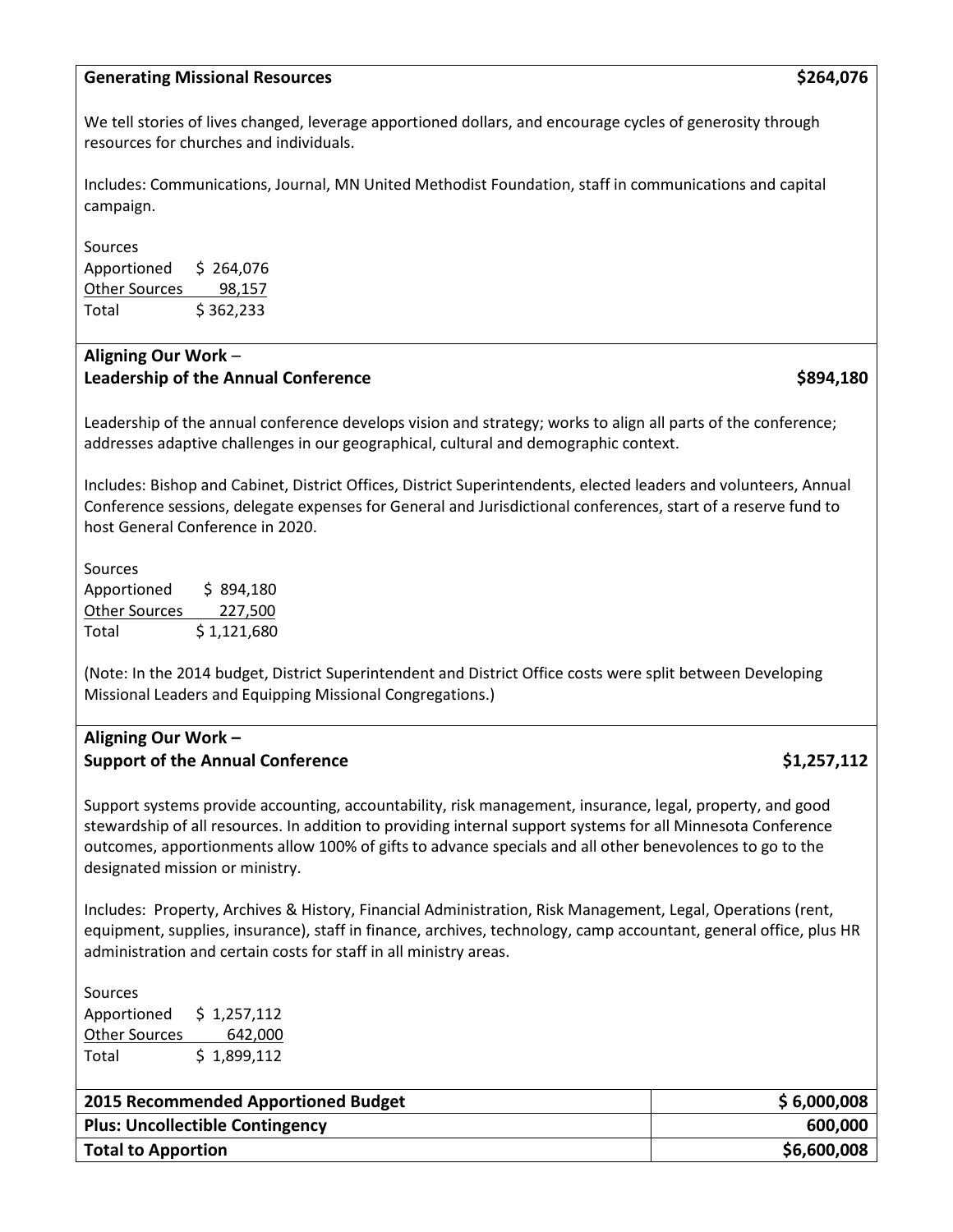The 2015 recommended apportioned budget is about the same amount as the 2002 apportioned budget. Twelve of the last sixteen budgets have been below ceiling; three have been at the ceiling, and one (2012 budget) was above the ceiling. The ceiling calculation is based on total local church expenditures.

| \$6,434,050 |
|-------------|
| 6,247,960   |
| 6,236,788   |
| 6.367.332   |
|             |



# **2015 BUDGET – INCOME AND EXPENSE FORMAT**

Our total projected income and expenses for 2015 are shown below, including non-apportioned items and pass-through amounts.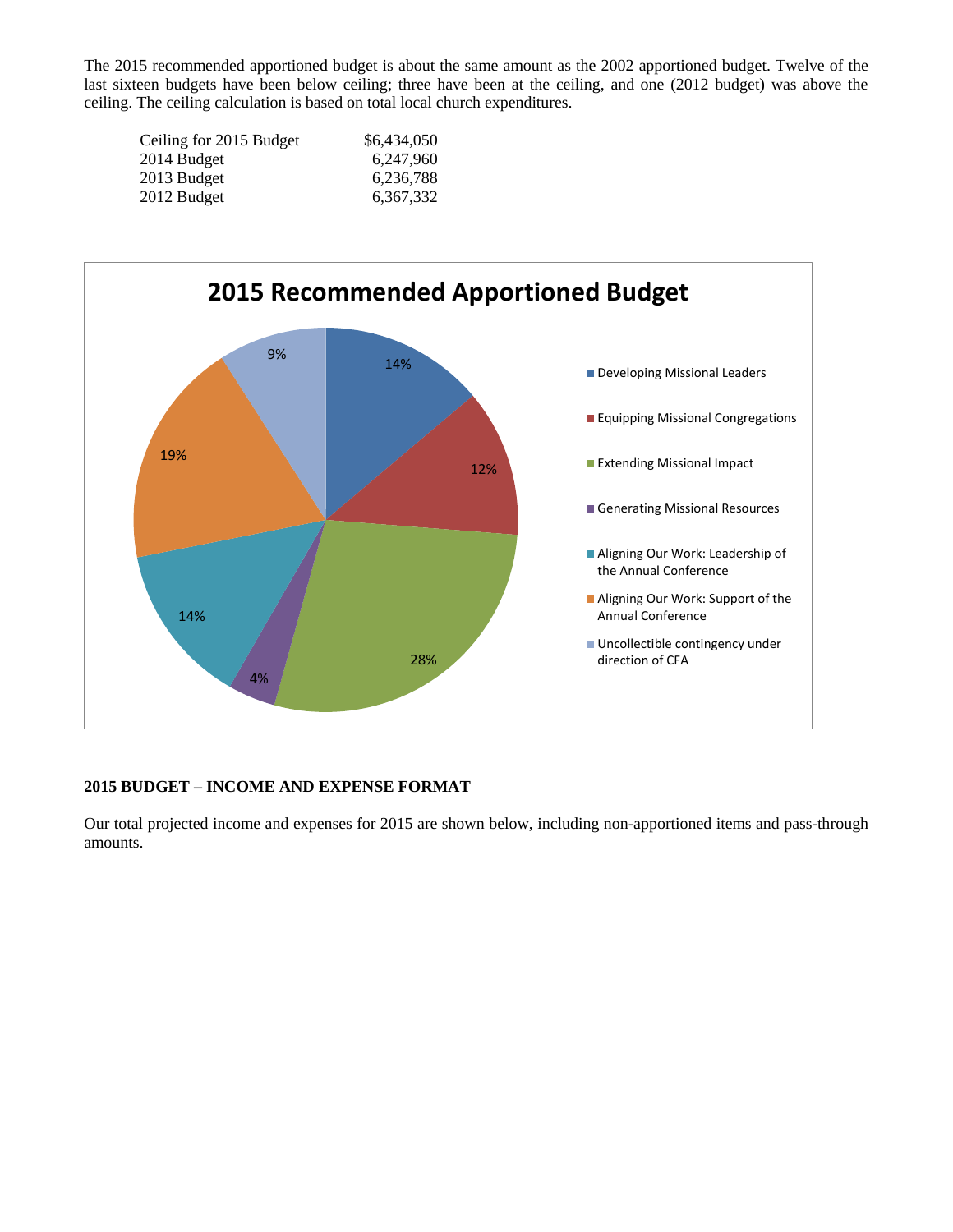#### **Income**

| <b>Apportionments, Including Uncollectible</b>           |           | 6,600,008    |
|----------------------------------------------------------|-----------|--------------|
| Other Sources Of Income In Apportioned Budget            |           |              |
| Retiree Benefit Deposit Account                          | 827,000   |              |
| <b>MAC Plan Reserves</b>                                 | 350,000   |              |
| Permanent Church Extension Fund, Legacy                  | 493,600   |              |
| Funds, and Reach. Renew. Rejoice. (campaign)             |           |              |
| For Personnel:                                           | 330,572   |              |
| Area Office & Episcopal Residence Support                | 27,500    |              |
| Subtotal Other Income - Apportioned Items                |           | 2,028,672    |
| Other Income - Insurance Premiums                        |           |              |
| <b>Voluntary Group Workers Comp Policy</b>               | 200,000   |              |
| MAC Plan - Premiums, Medicare Part D, Stop Loss Recovery | 5,000,000 |              |
|                                                          |           |              |
| Subtotal Other Income - Insurance Premiums               |           | 5,200,000    |
| Other Income - Events                                    |           |              |
| <b>Annual Conference Session</b>                         | 200,000   |              |
| Youth Events - UMYs, JUMYs, Confirmation                 | 100,000   |              |
| Subtotal Other Income - Event Registration               |           | 300,000      |
| Other Income - Discontinued Church Buildings             |           |              |
| Contracts For Deed, Leases, Event Fees                   | 405,000   |              |
| Subtotal Other Income - Discontinued Church Buildings    |           | 405,000      |
|                                                          |           |              |
| Other Income - Benevolences                              |           |              |
| Miscellaneous                                            | 12,000    |              |
| <b>Camping Special Asking</b>                            | 65,000    |              |
| Hamline Special Asking                                   | 30,000    |              |
| Pass-Through Benevolences                                | 1,090,000 |              |
| Subtotal Other Income - Benevolences                     |           | 1,197,000    |
| <b>Total Income</b>                                      |           | \$15,730,680 |
| <b>Expense</b>                                           |           |              |
| <b>Developing Missional Leaders</b>                      |           |              |
| Reaching the Next Generation                             | 269,400   |              |
| <b>Camping Ministry</b>                                  | 31,500    |              |
| Clergy Leadership Development                            | 338,800   |              |
| <b>Clergy Benefits</b>                                   | 6,197,500 |              |
| Lay Leadership Development                               | 34,000    |              |
| <b>Staff</b>                                             | 372,411   |              |
|                                                          |           |              |
| Subtotal Developing Missional Leaders                    |           | 7,443,611    |